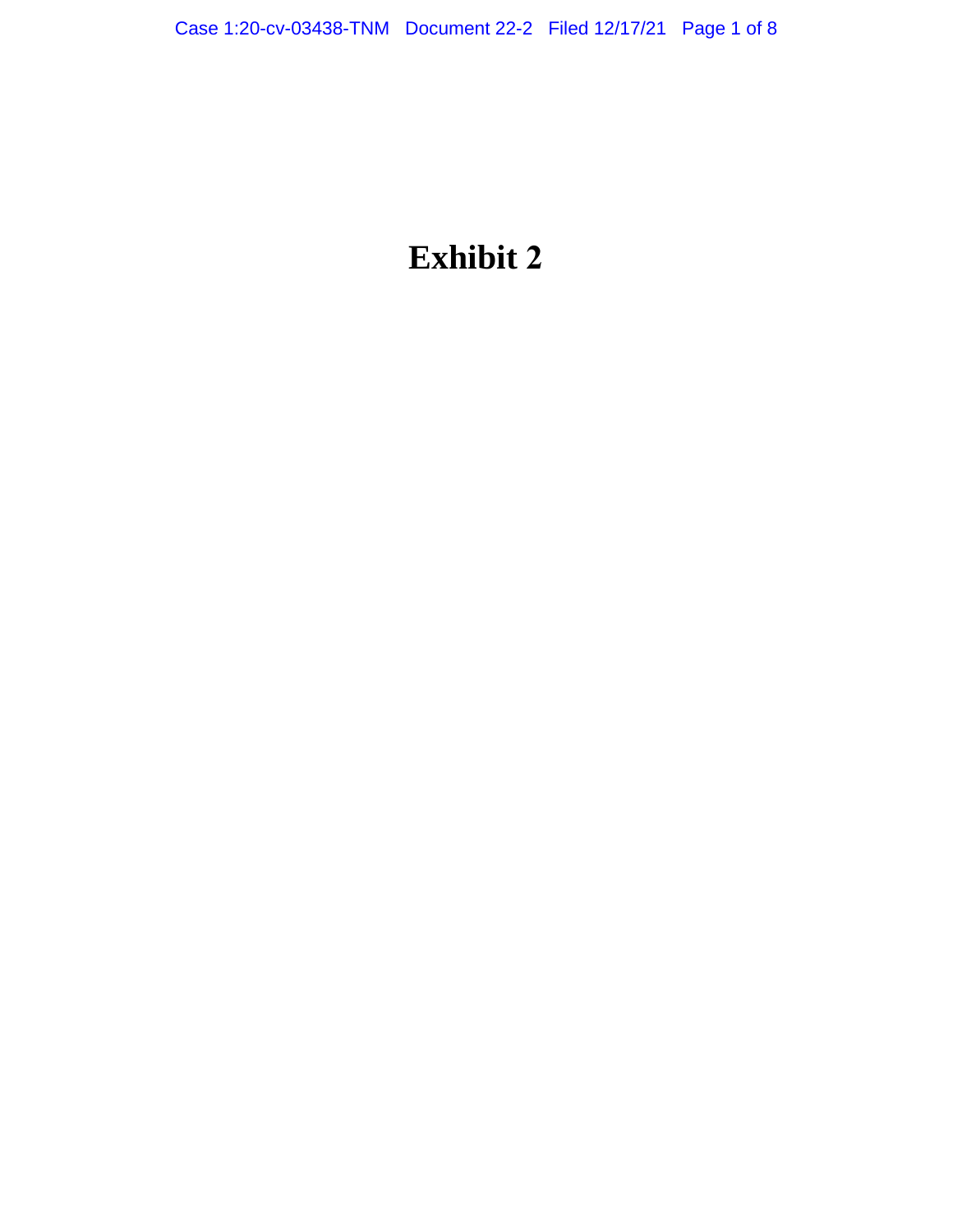## **Declaration of Gail Getzwiller**

Pursuant to 28 U.S.C. § 1746, I hereby declare as follows:

1. My name is Gail Getzwiller. I own two ranches in Arizona, one in Benson, about 30 miles from the southern border, which is 3000 acres and one in Sonoita, which is 70 acres and about 15 miles from the southern border. I have lived here in Arizona, managing my ranches, for about 40 years, and I love it here very much.

2. I truly love the land in Arizona that I live on and that surrounds me. Ranchers are true environmentalists—our very economic viability depends on the health of the land we live on. The land can be harsh but seeing it produce is incredibly rewarding. Arizona is an incredibly dry place, and we must keep the soil in condition to receive the rain that does fall, and the Santa Cruz river will fill and, so that it will properly replenish the land as well as provide water to people living in Arizona. No Arizona landowner like me can fail to care about the health of the local rivers. The Santa Cruz River runs from the San Rafael Valley in Arizona, past Tucson, southwards into Santa Cruz in Mexico and reenters the United States near Nogales Arizona. Most of it is usually a dry riverbed, unless it receives significant rainfall.

3. Living here 40 years, grazing cattle on the land—preserving and conserving it to last so that those after me can also have this way of life, these borderlands and their ecosystems mean so much to me. I think environmental activist and author Wendell Berry said it very eloquently when he said that the "care of the Earth is our most ancient, and most worthy, and after all, our most pleasing responsibility. To cherish what remains of it and to foster its renewal is our only hope." He also expressed very well that true environmentalism means local attachments: "An economy genuinely local and neighborly offers to localities a measure of security that they cannot derive from a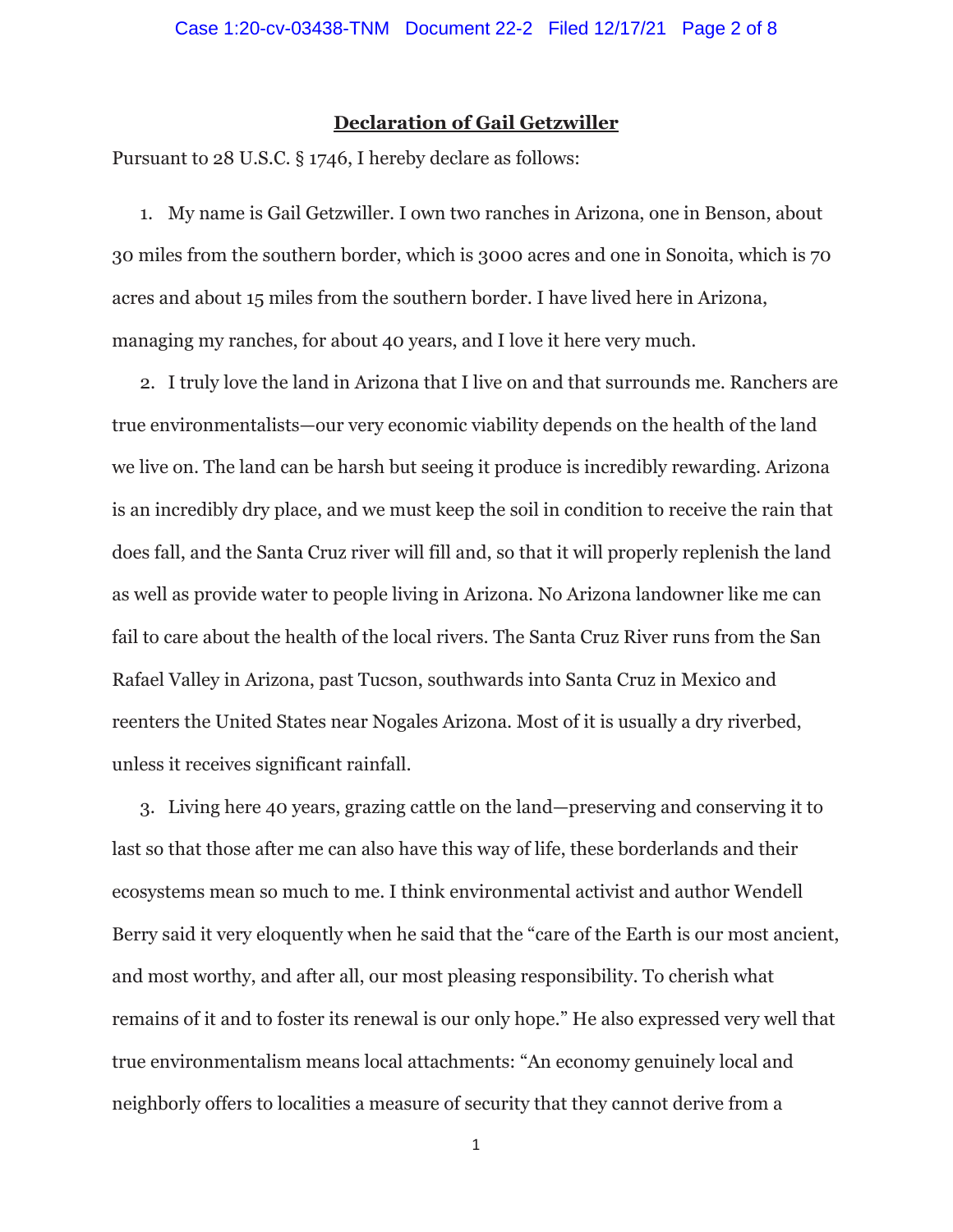### Case 1:20-cv-03438-TNM Document 22-2 Filed 12/17/21 Page 3 of 8

national or a global economy controlled by people who, by principle, have no local commitment." I believe that everyone needs to take care of the land around themselves first. Conservation is not a global enterprise.

4. In this spirit, many local volunteers, including myself in a supportive role, will go to hotspots on the border in order to clean up the trash that piles up when people cross illegally. The borderlands of Arizona have always been under threat from illegal border entry, and, in the many decades I have lived in Arizona, I have had people cross my ranches, and leave trash along the way. People who cross have long been drawn in by the prospect of life in America—they come when public officials and politicians invite them to come and stay with both their words and their deeds. When foreign nationals come in great waves across the border—they leave environmental degradation in their wake. The extent of the devastation rises with the number of those who come.

5. Recently, the numbers of people crossing the southern border have increased tremendously, with no end in sight, and they have risen particularly in two places on the border with Mexico, Sasabe, Arizona and Three Points, Arizona, both in Pima County. Sasabe is located right next to a gap in the border wall, and it is a place where the river usually runs dry. It is therefore, as it is, a very easy place to cross, and it has now become a significant point of entry for the cartels to traffic in their human cargo. I drive to both of these places in order to help support the ongoing clean-up efforts. After all, my own way of life depends on the health of the local ecosystem—my cattle will not be healthy if the land is not tended. In addition, I cherish and value the borderlands, with its unique and beautiful desert landscapes and wildlife. Arizona has one of the most ecologically diverse landscapes in the nation, and seeing it be a thoroughfare for migrant crossing has always been highly disturbing.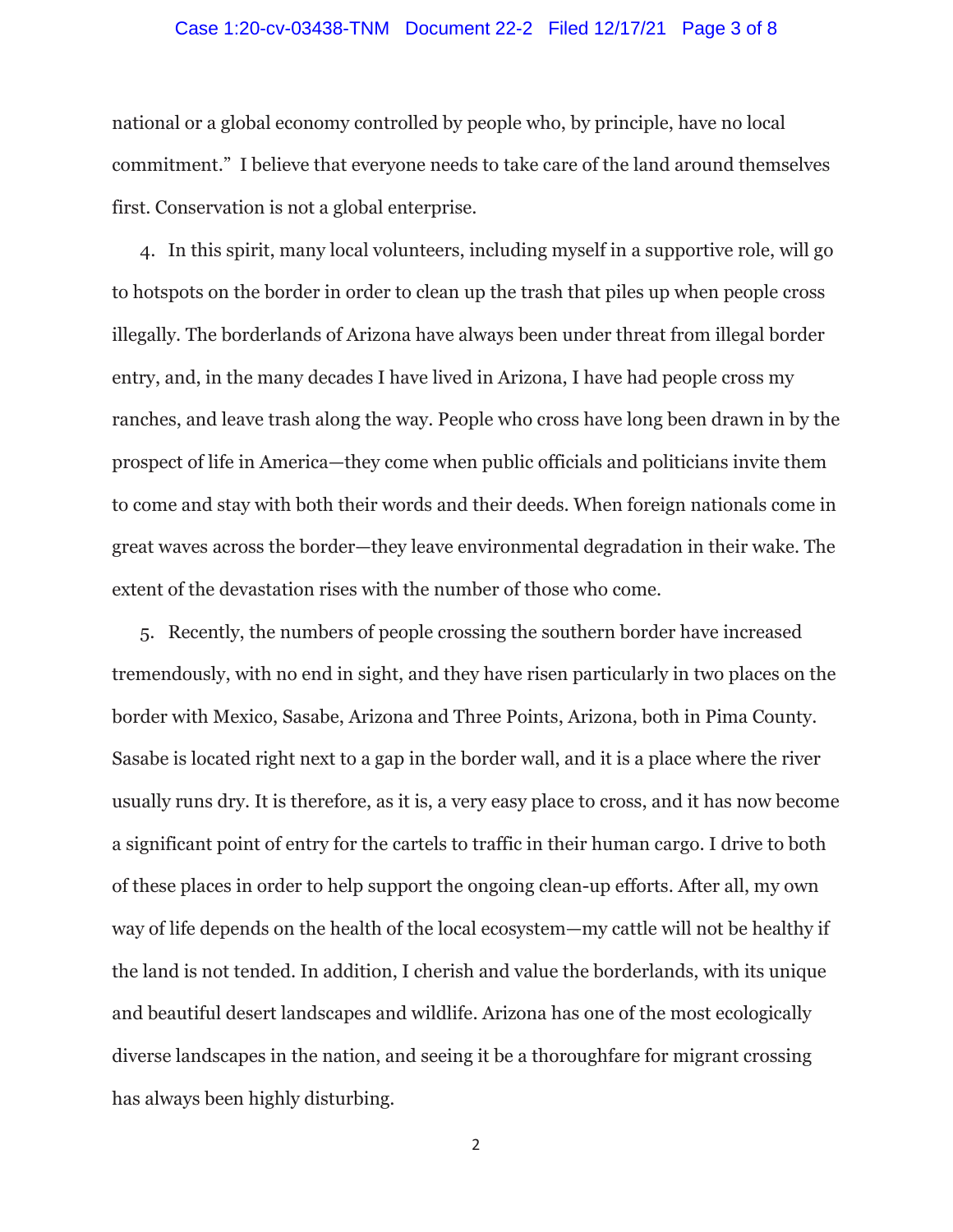#### Case 1:20-cv-03438-TNM Document 22-2 Filed 12/17/21 Page 4 of 8

6. According to my information and belief, in the past three years, local volunteers have picked up 10,000 tons of trash on the border left by border crossers. Illegal border crossers often discard everything they had with them: diapers, backpacks, plastic water bottles, clothing. They often wear camouflage clothing to make the trek up to the border, but change into street clothes and clean themselves up once they are safely over the border. Cleaning this up is an incredibly big job.

7. Picking up this trash is incredibly important to the health of the ecosystem. Large amounts of trash cause watershed degradation, soil erosion, damage to infrastructure, and loss of vegetation and wildlife. It pollutes the water and is bad for human health, and bad for the health of the cattle on my ranch. It grieves me tremendously to see and feel the results of this spoilage. The more people who cross illegally, the more trash there is. It does not get magically taken away—it takes time and effort—in the middle of the dessert, you can't just easily run a trash pickup operation, you need food, water, trucks, places to operate from, to haul away such massive amounts of garbage. I often help with the logistics of the operation, driving from my home most often to Three Points, but also to Sasabe. The larger the border crisis, the more impossible it is for us to keep up with it—and the more it will harm our delicate and precious ecosystem that I and my local community depend on for sustenance and the enjoyment of the land around us.

8. The border crisis that is going on right now, and growing with no end in sight, developed directly as a result of Biden Administration actions. The actions taken by agencies include ending of border wall construction, ending the "Remain in Mexico" policy, forcing Customs and Border Protection to expend its resources on the role of greeting and facilitating entry of border crossers instead of patrol and enforcement,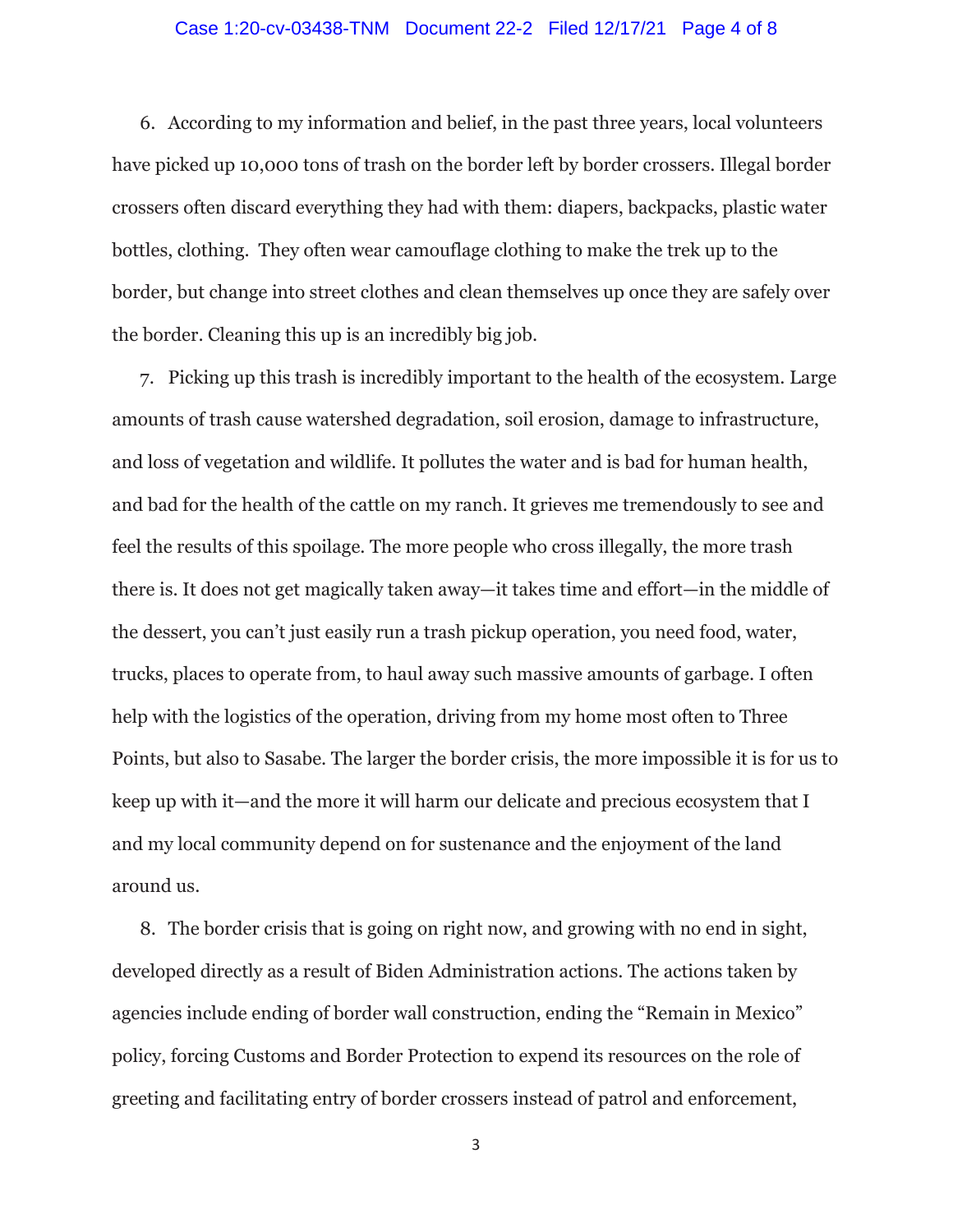#### Case 1:20-cv-03438-TNM Document 22-2 Filed 12/17/21 Page 5 of 8

restricting interior enforcement of most deportable aliens, eliminating penalties for failing to depart, and reducing the efficiency of immigration courts. The Biden Administration wants to encourage more people, from everywhere in the world, to come in, and the federal agencies that control immigration policy have backed up that mandate with both words and action. The moment the new Administration came into office, immigration agencies publically ended all construction of the wall on the border and publically reestablished the loopholes in our asylum laws that President Trump had enacted—loopholes that allow border crossers to come in, claim asylum, and then disappear into the interior. When the word gets out that getting in means getting to stay, the floodgates open. High border crossing is a matter of U.S. government policy—not of other, uncontrollable and unpredictable forces.

9. The statements of public officials and the actions allowing people to come and stay predictably encourage more people to make the journey. The more out of control the situation gets, the easier it is for more to come, and more and more are encouraged. Furthermore, officials high in the Department of Homeland Security (DHS), have clearly ordered the Border Patrol to stand down. I see about 25% of border protection activity that I did before the beginning of this Administration. They simply do not patrol anymore. Much of it is because their manpower is taken up almost entirely by processing families and children at the border. The cartels are very good at distracting border patrol agents from doing any enforcement that they might still do. For instance, cartels will leave children alone in the desert, stranded. The Border Patrol will have to save them.

10.If construction on the wall had continued, I would not be personally seeing such devastation in Sasabe. Closing the gap in the wall would have made such a huge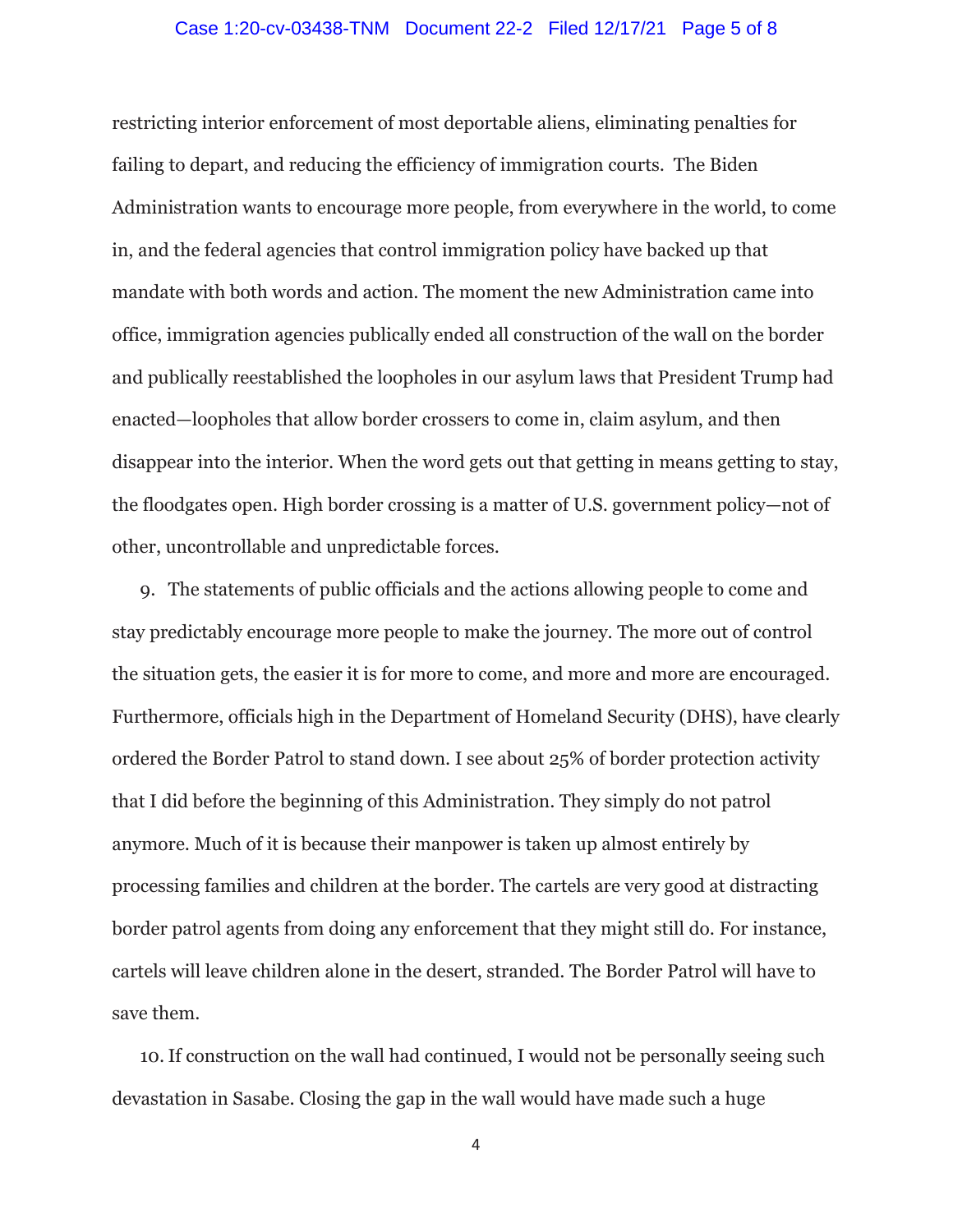#### Case 1:20-cv-03438-TNM Document 22-2 Filed 12/17/21 Page 6 of 8

difference, and if it had been built, far fewer border patrol agents would have been able to do the job of preventing entry. I wouldn't see the trash pile up in massive amounts as I do, causing environmental degradation to places that are meaningful to me. I have been informed by my counsel that the National Environmental Policy Act (NEPA), mandates that the federal government consider the environmental impacts of actions before carrying them out if they have the potential to significantly impact the environment. These actions certainly affected the environmental at the Arizona border with Mexico—and those impacts are significant. But certainly no agency carried out any environmental analysis.

11. DHS under the Biden Administration has entirely changed the mission of the border patrol. The people apprehended at the border are mostly families or children traveling alone, which is most disturbing to me. The Border Patrol apprehends them, processes them, and then hands them over to other immigrant agents who bring them to non-governmental organizations like Catholic Services who take them, including minor children, and board them onto buses or planes to all sorts of places in the interior, either with papers to appear in court, or with nothing at all. The children come from Guatemala, Honduras and Ecuador primarily.

12. I have spoken to a young volunteer for Catholic Charities, and he explained to me that the border crossers are processed by immigration agents of the federal government, and taken to Casa Linda Lodge— a housing space owned by Catholic Charities in Phoenix. Volunteers and employees at Casa Linda Lodge arrange transportation for the migrants from there to all over the United States interior. He told me of a story of sending a large number of Ecuadorian minors traveling along to New York City.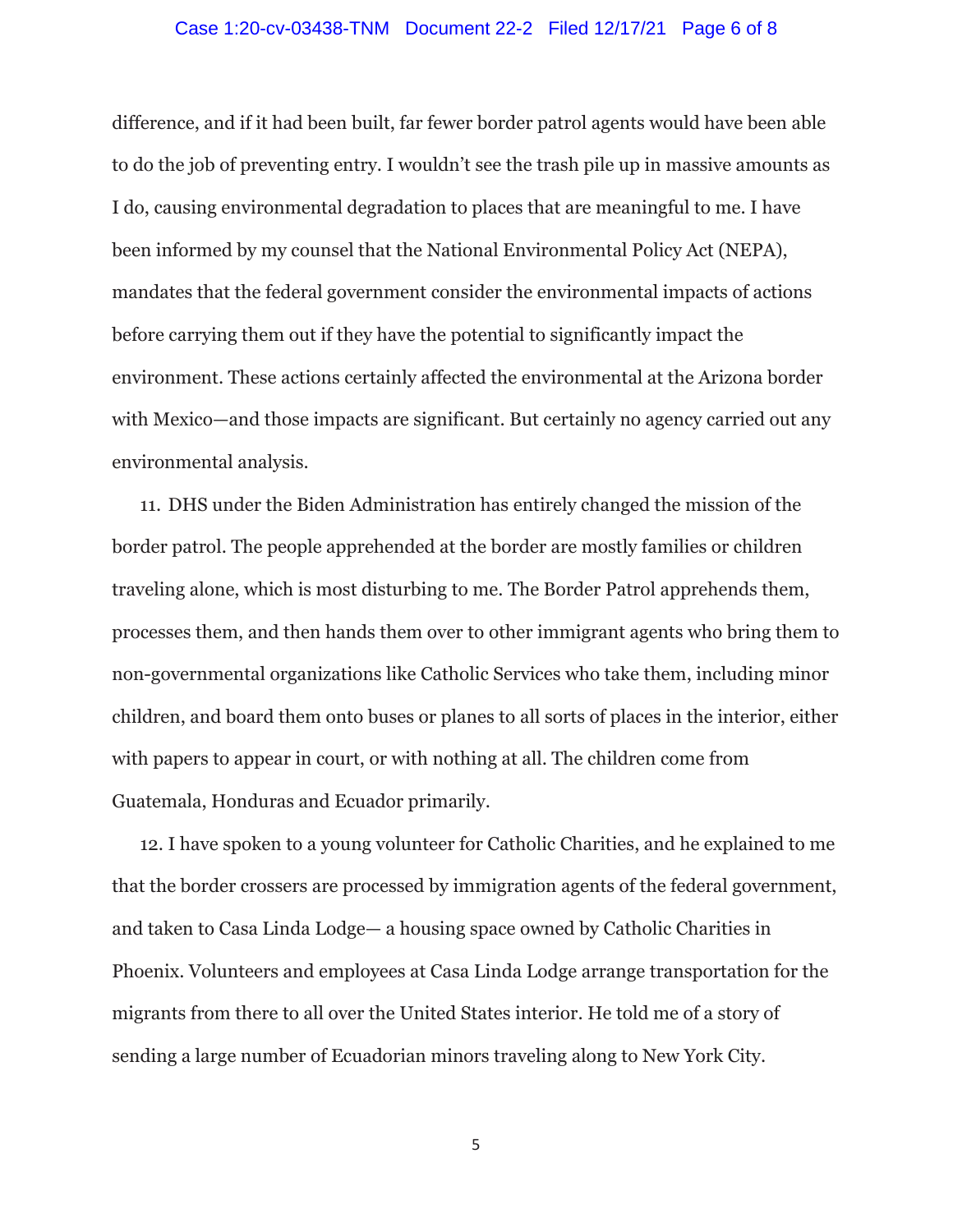#### Case 1:20-cv-03438-TNM Document 22-2 Filed 12/17/21 Page 7 of 8

13. His story disturbed me quite a bit—it seemed very uncertain to me that they were being reunited with family members—and I worried about what was really going to happen to these children. So many of the children are not traveling with genetic relatives at all—and they are certainly liable to be abused on the way up by cartel members. I hear very disturbing rumors about what happens to minors who are taken across the border by cartels, and it causes me great stress not to know what is going on. It seems to me that there must be some sort of official arrangement between our immigration agencies and the NGOs that have been arranging for migrants to travel all over the country from the southern border. I want to know what it is—the public is entitled to transparency. Our immigration agencies are basically now partnering with cartels and NGOs to bring millions of people into the country. This is a big, big business, and a lot of money is changing hands. But the details of these operations are kept from the public.

14. Furthermore, when our immigration agencies deliberately hand over control of our borders to cartels, we lose any ability to screen out people who pose national security or health risks. I have heard that some of those crossing the border now come from active terrorist hotspots. I have never been afraid for my physical safety from the border crossers themselves before, but now I am. I live very close to the frontlines, and my peace and quiet, and enjoyment of my land is wrecked by worry now. I cannot enjoy the outdoors in my own community the way I used to because of the Biden Administration immigration policies.

15. I do not think I can live with the worry and distress of living near the border under these conditions, and seeing the places I cherish overrun. I am considering moving to Idaho if this continues, but I can't imagine leaving this part of Arizona. This is where I belong, but it becomes difficult to live under these conditions. I am stressed out